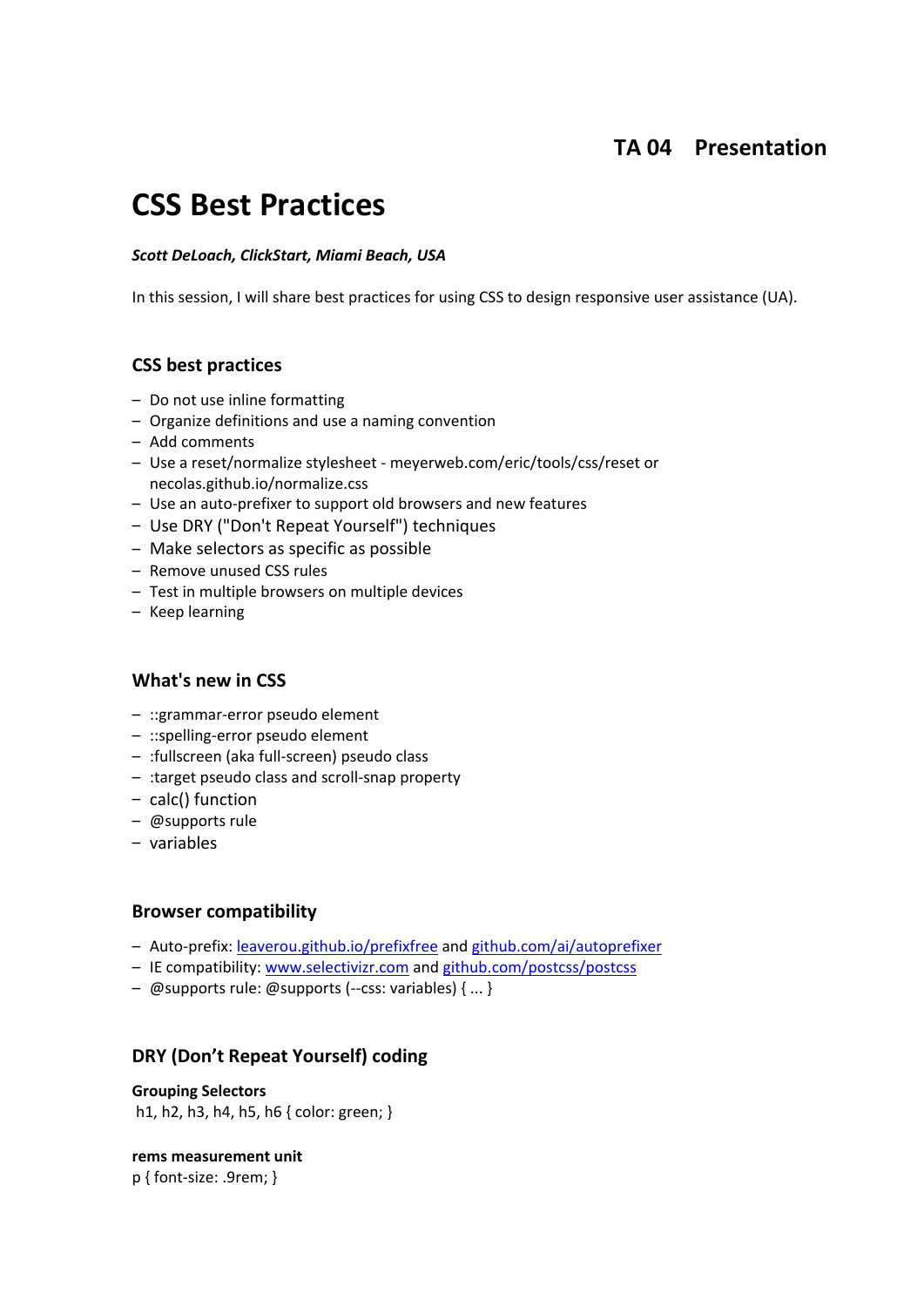#### **Code samples**

Prism [\(www.prismjs.com\)](http://www.prismjs.com/)

#### **Icon fonts**

– Google Material Design[: material.io/tools/icons](http://material.io/tools/icons)

– Font Awesome[: www.fontawesome.com](http://www.fontawesome.com/)

#### **Variables**

:root { --main-bg-color: orange; } .exBox { background-color: var(--main-bg-color); color: white; width: 50px; height: 50px; } .exText { background-color: var(--main-bg-color); color: white; }

#### **currentColor variable**

a { color: blue; } p.currColor { color: red; } p.currColor a { color: currentcolor; border-bottom: 1px dashed currentcolor; }

#### **calc() function**

:root { --fontSize: 1rem; } h6 { font-size: calc(var(--fontSize) \* 2); }

## **Example: display: grid**

.wrapper { display: grid; grid-gap: 20px; grid-template-columns: repeat(auto-fit, 9rem); gridtemplate-rows: repeat(2, 12rem); } .wrapper div { background-color: green; color: white; border-radius: 6px; font-size: 10rem; textalign: center; }

#### **Example: system-ui font**

body { font-family: system-ui, -apple-system, BlinkMacSystemFont, "Segoe UI", Roboto, Oxygen-Sans, Ubuntu, Cantarell, "Helvetica Neue", sans-serif; }

# **Example: link target formatting**

\*:target { background-color: yellow; }

#### **Example: responsive images**

img { min-height : auto; min-width : 480px; /\* max width of mobile medium \*/ max-height : auto; max-width : 100%; }